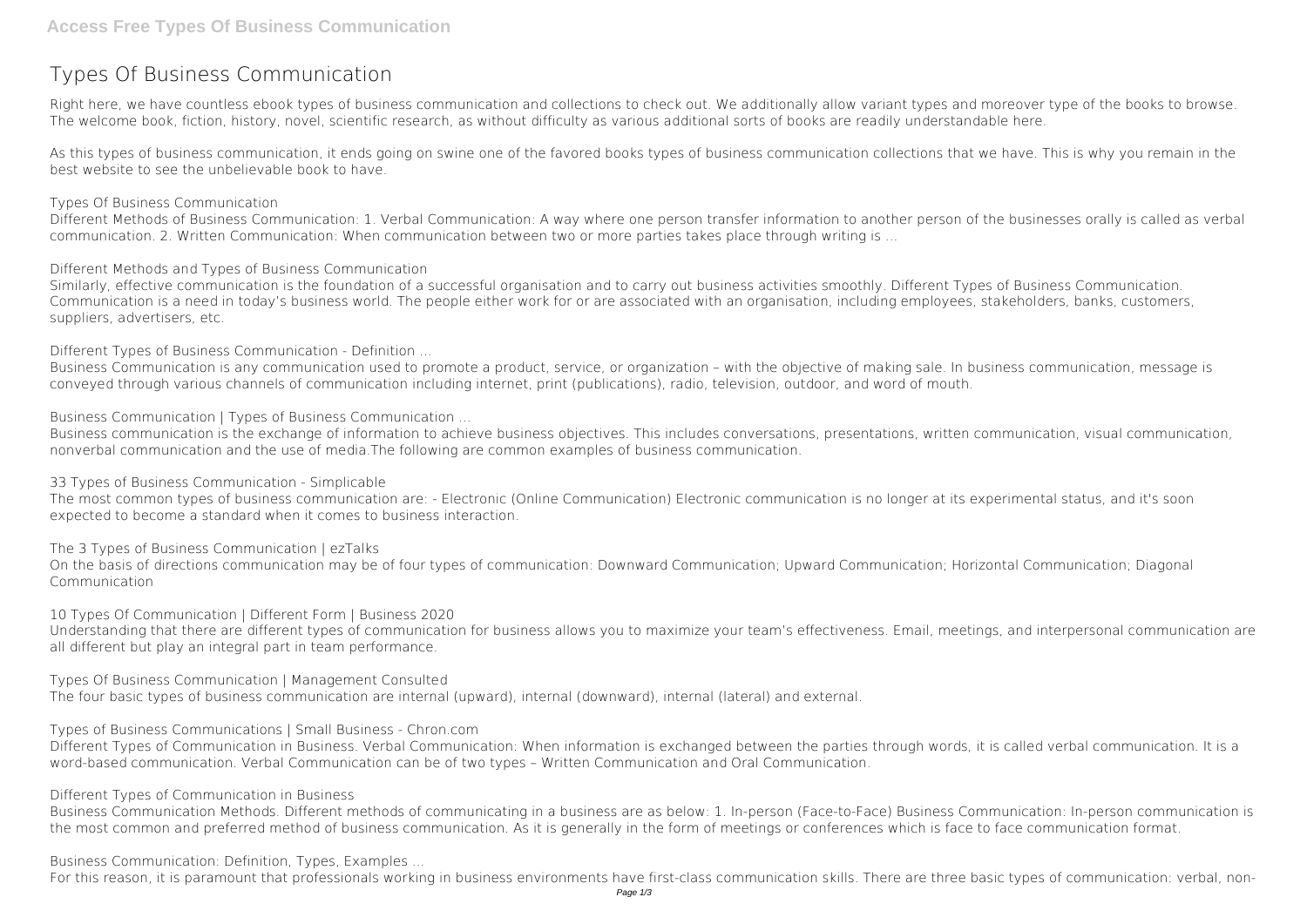## **Access Free Types Of Business Communication**

verbal, and written. If you want to succeed in business, you need to master each of these types of communication.

*Types of Communication: Verbal, Non-verbal and Written ...*

There are two types of communication when considering the formality of the communication. One is the formal and official type of communication which can be emails, letterheads, memos, reports and other such kinds of written material. These are considered as documentary evidence and certain formality is associated with them.

*Five Types of Communication - Types of Communications Skills*

There are four main types of communication we use on a daily basis: Verbal, nonverbal, written and visual. Let's take a look at each of these types of communication, why they are important and how you can improve them for success in your career. Easily apply to jobs with an Indeed Resume. Create your resume.

*4 Types of Communication (With Examples) | Indeed.com*

TYPES OF COMMUNICATION **NOmmunication can be classified into following types- 1.FORMAL AND INFORMAL 2.ORAL AND WRITTEN 3.INTERNAL AND EXTERNAL 4.VERBAL AND NON-**VERBAL 4. FORMAL COMMMUNICATION UWhen we consider style and purpose we can divide it into two sub groups, formal communication and informal communication.

*Types of business communication - SlideShare*

Written business communication has several purposes. In most business settings, there are four types of written communication: transactional, persuasive, informational and instructional. Regardless of what kind of written communication you are using, be sure to write clearly and succinctly while using the proper level of formality required.

Verbal business communication includes video conferencing, face-to-face meetings, telephoning, and is quite a popular mode of communication. This method helps the message receiver to ask questions to the sender and get an instant feedback, thus helping everyone make decisions fast.

*The Different Forms of Communication in Business | ezTalks*

Types Models of Communication in Business Shanon and Weaver's Information Theory Model: This model shows that the communication process begins from the brain of the sender. The sender moulds his thought, concept or ideas into message and sends to the receiver. Then the message goes to the receiver through certain media and his brain receives it.

*Types Models of Communication in Business*

There are a number of technical terms you need to learn: internal communications happen within the business external communications take place between the business and outside individuals or...

*What is communication? - Communication - GCSE Business ...*

Communication is the lifeblood of every business organization. This book on Business Communication aims to bring about the relevance/importance of communication in business. It highlights the different types of formal and informal communication taking place in an organization. Various forms of written and oral communication; including letters, memos, orders, interviews, group discussions, meetings etc., have been discussed in detail. Besides, the importance of non-verbal communication has also been elucidated. Effort has been made to keep the text simple and comprehensible, including a lot of examples and case studies. Students' exercise at the end of every chapter has been added to inculcate interest in readers for higher and deeper learning. There is comprehensive coverage of all topics on Business Communication prescribed for study for the students of Commerce, Management, Hotel Management and MCA etc. This book is not only helpful for the students of Business Communication, but is also a helpful guide to those who want to improve their communication skills.

Communication is the fuel of every business enterprise. This book on Business Communication aims to bring about the importance of communication in business. It highlights the different types of communication taking place in an organization. This book deals with various forms of written and oral communication; including letter writing, memos, orders, interviews, group discussions, meetings, minutes and e- correspondence, career development, Resume writing, interview preparation for the job and presentation skills etc. This book is written in a very simple and understandable way. This book is not only helpful for the students of Business Communication, but is also a helpful guide to those who want to improve their communication skills. Today's modern business compels better communication in solving the problems at different organizational levels internally. If the internal communication is effective then that will act as a catalyst for the success of organization. This book would enhance students with the communication skills required for the success in today's rapidly changing global business environment. New topics are covered in this book such as such as career planning and career managing skills, employability skills and employability scope for graduates as an addition to familiar them in business communication.